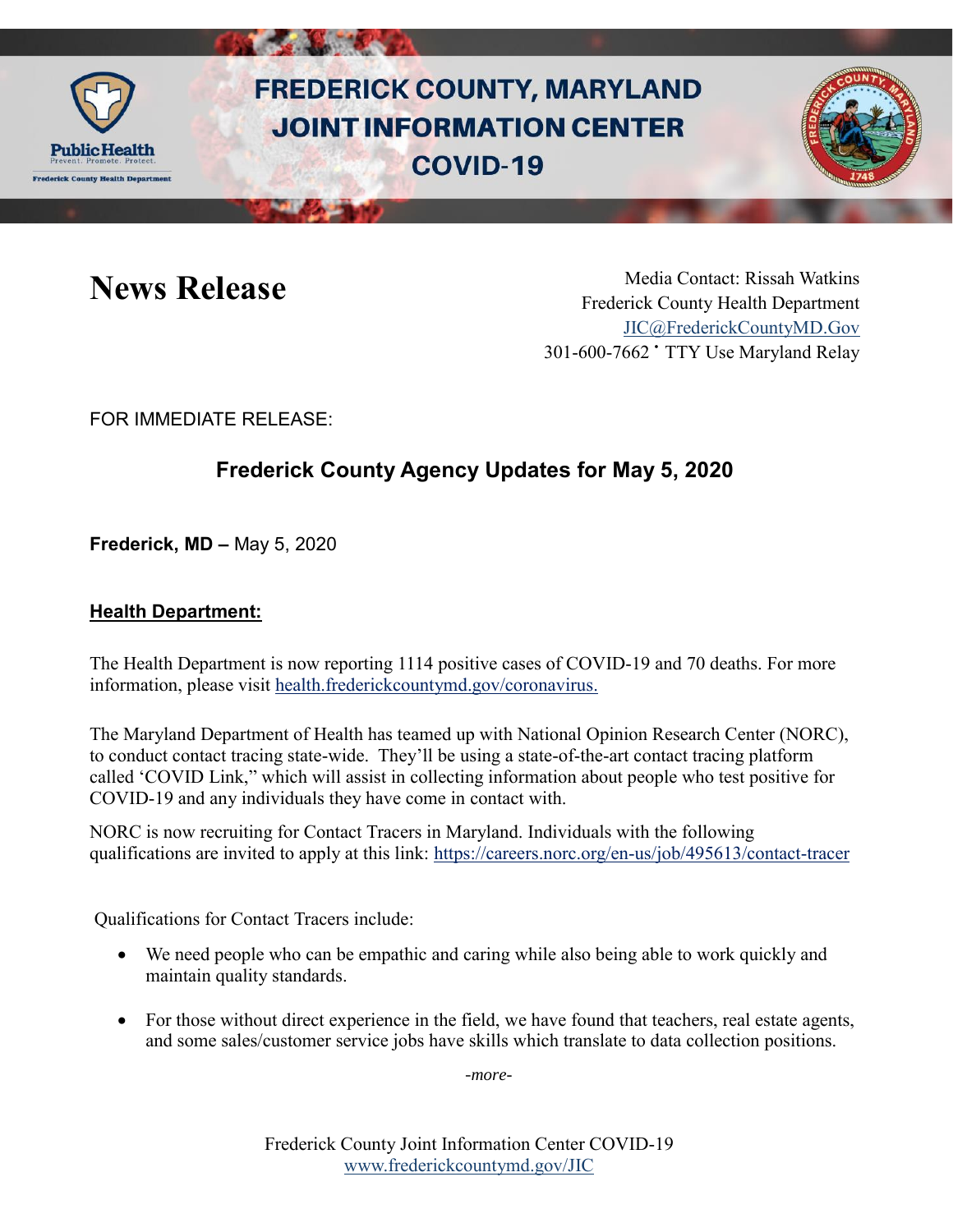

#### **Page 2/JIC**

- This work does offer a chance to work from home, but people will need to be willing to work set shifts (4-6 hours at a time) and have a quiet space in their homes.
- Individuals should have their own computer and access to high speed Internet.

Under this agreement, Maryland will be able to significantly ramp up its case investigation capacity up to 1,000 new cases per day. If you or someone you know is qualified, sign up today."

#### **Frederick County Public Schools:**

Starting Monday, May 11, FCPS will add meals-to-go service at the Centerville Elementary parking lot, 3601 Carriage Hill Drive, Frederick, MD, and discontinue service at the Overlook Park, 501 Coralberry Court, off Himes Avenue (across from Dutch's Daughter Restaurant), Frederick, MD. For a full listing of meals-to-go locations and hours, visit [https://www.fcps.org/about/news/1680440/fcps-changes](https://www.fcps.org/about/news/1680440/fcps-changes-meals-to-go-locations)[meals-to-go-locations.](https://www.fcps.org/about/news/1680440/fcps-changes-meals-to-go-locations)

*Please also note that, contrary to reports from some media outlets, FCPS has not required and does not require children to be present in order for an adult to obtain meals for them. The adult needs to provide name(s) of the child(ren) for whom meals are picked up.*

#### **Frederick Health Hospital:**

#### **Frederick Health Hospital offers testing for COVID-19 via curbside service.**

To qualify for testing, patients must meet the following criteria (developed using CDC guidelines):

Experiencing two or more of the following symptoms:

- Fever
- Cough
- Sore throat
- Chills
- Muscle aches
- Headache
- Diarrhea
- Shortness of breath or difficulty breathing

**OR**, the new onset of loss of taste or smell.

Note that these criteria exclude patients with no symptoms. Testing supplies are limited and cannot accommodate testing for all. Those who do not meet criteria for testing will be given instructions for self-monitoring and follow-up as appropriate.

*-more-*